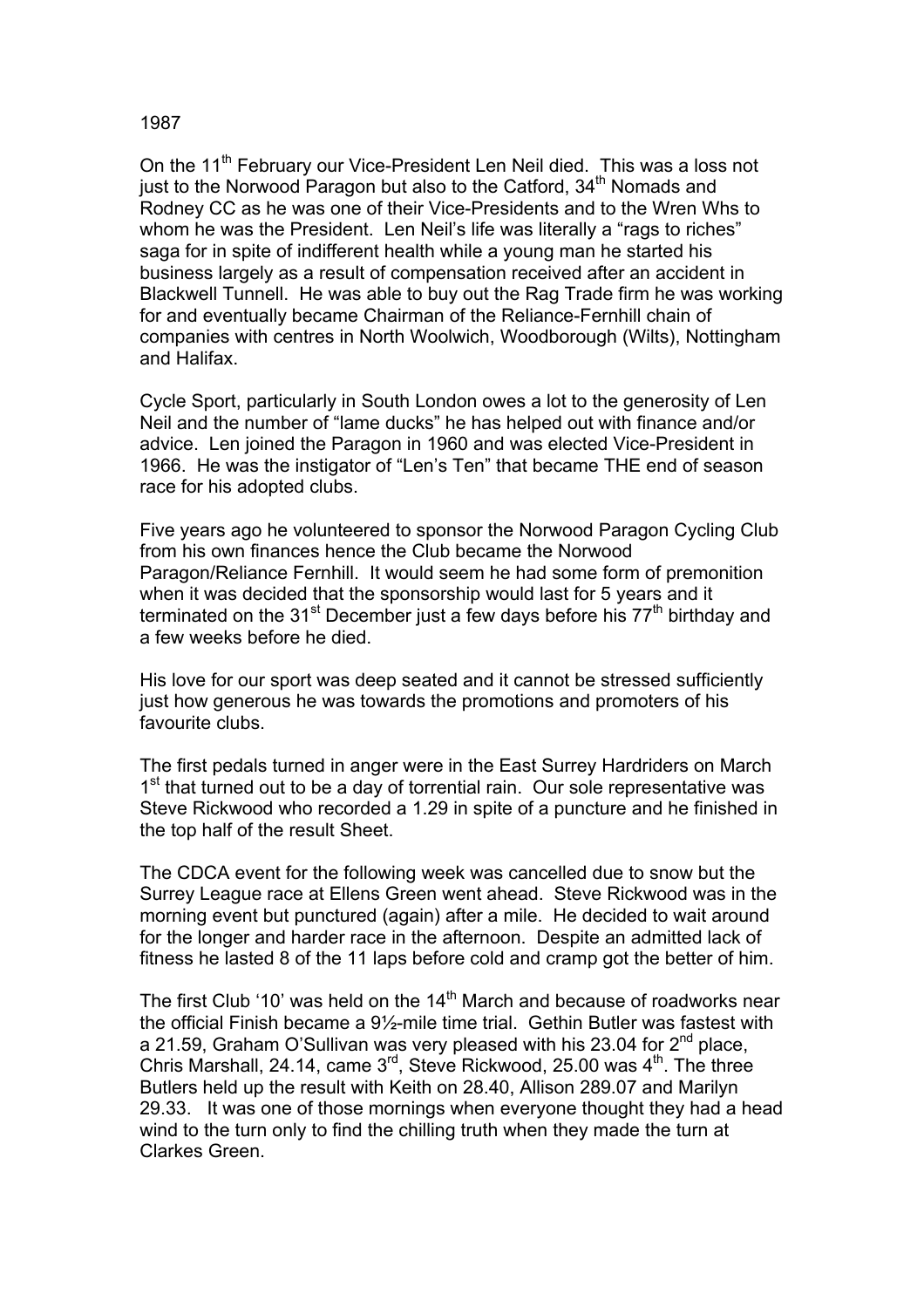The next morning Harry Featherstone and Gethin Butler rode the Antelope 2 up '25' where contrary to expectations they did not tear each other to bits. They finished with a 57.30 for  $5<sup>th</sup>$  place and were also  $2<sup>nd</sup>$  veterans team. (Gethin a veteran at 18?). Just to keep fit Gethin dropped in to ride the Surrey League road race at Newdigate and finished just in front of the Lead Car. No he did not win he was nearly a lap down. His morning exertions had caught up with him.

On Saturday 21<sup>st</sup> March Harry Featherstone rode an event on the Tonbridge by-pass and despite being told it was a good day for a '21' only managed a 22.00 for  $2<sup>nd</sup>$  place! This event promoting Club is unknown. On Sunday Jack Platts rode the Norland Combine '25' and recorded a 1.7.59. Chris Marshall started his first road race in the Surrey League  $3<sup>rd</sup>$  category event on the Cutmill Circuit. He sat in the bunch feeling his way around for a couple of laps and then took the bit between his teeth and attacked. There was mayhem at the back of the field as riders were dropped by the dozen. However when they returned to the steep climb near the Finish after another lap the crafty riders still on Chris' wheel attacked and left him floundering! He continued to the end crossing the line in  $33<sup>rd</sup>$  place. He enjoyed his experience so much he promptly entered two more road races. Steve Rickwood had to ride the afternoon event with Gethin Butler, as the morning event was full. It was rather unfortunate for as they set off on the first lap it started to rain and never let up. Both of our lads retired frozen after seven of the ten laps. Only 16 of the 54 starters finished – a break of three, 8 in the bunch and 5 stragglers! Welcome to road racing in March!

Steve Rickwood rode a '10' (promoting club unknown) on the Tonbridge bypass and was not pleased with his 25.09 despite the strong winds. Gethin Butler tried the Surrey League1<sup>st</sup> category race at Tilford and was pleased to finish with the bunch in 11<sup>th</sup> place in a very fast race when 70 miles were covered in 2.48.

Sunday's Club '25' became a Club '10' as roadworks and traffic lights on the proposed course made the full distance impractical. As it was a very windy day many riders were extremely glad of the reduction of distance. Graham O'Sullivan made fastest time of 25.48, Chris Marshall came  $2^{nd}$  in 26.16, Steve (never been so slow) Rickwood made it to the Finish in 28.28, Marilyn Butler took 32.44 while husband Keith had mechanical problems and called it a day at South Holmwood and reckoned he had the best ride of the morning. Later the Club Committee decided to award the Jim Fox Cup to the fastest Club rider in the Robin Buchan '25' yet the Club records say that the Cup was awarded to Graham O'Sullivan who won this event!

Harry Featherstone went to the new E34 course for the ECCA '25' and was unimpressed after taking 1.0.38 to get round. He did collect  $3^{rd}$  prize and  $3^{rd}$ handicap in an event won with a '59'. However it did take a bit of time to persuade him that any course is going to be slow in gale force winds!

Back south of the river the Surrey League races were on the Staplefields circuit. In the morning race Steve went away early but could not hang onto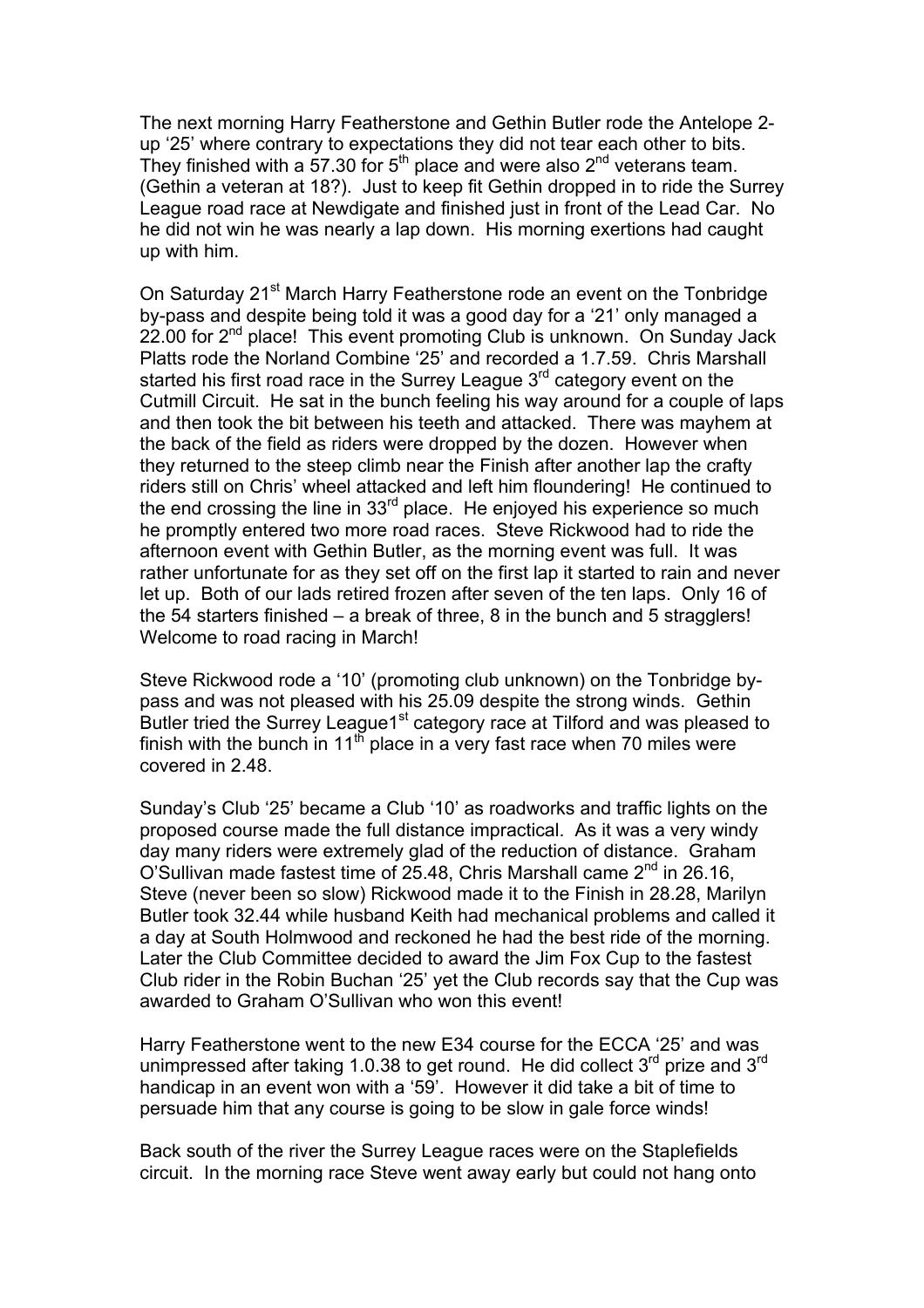the chasing group when it caught him. Ray Puttick had the misfortune to be knocked off his machine on the penultimate lap. He managed to smash his front wheel so that it had two ends but contrived to leave his tubular untouched and unpunctured. Clever man is Ray! In the afternoon race Gethin Butler attacked after 2½ of the 5 laps catching Steve Payne (Tooting) with the pair of them staying clear to the Finish. With one lap to go they had a lead of 3.48 but this was reduced to 10 seconds by 3rd placed man Ernie Bore (Farnborough & Camberley) and about a minute on the bunch. Gethin won the sprint for the line and with the 6 BCF Licence points gained he became a 2<sup>nd</sup> category rider.

April  $4<sup>th</sup>$  was yet another rainy day. The slower members of the Butler family rode down to the Portsmouth road for the De Laune '10' finishing with a 28.02 for Allison, a 28.27 for Keith and a 29.32 for Marilyn and they got soaked for their pains. Gethin went down to Dunsfold for the Surrey League road race and finished in  $5<sup>th</sup>$  place in the 75-mile event. On the  $5<sup>th</sup>$  Harry Featherstone rode the Bournemouth Jubilee '25' and did a 57.43 for  $4<sup>th</sup>$  place. Steve Rickwood collected a  $3<sup>rd</sup>$  place in the Surrey League  $3<sup>rd</sup>$  category event on the Capel/Rusper circuit but Chris Marshall punctured and came in some way down. Gethin Butler was in the afternoon race over 72 miles. He also punctured and had a fast wheel change. This enabled him to get back to the main bunch but he had missed the break so rolled over the line in  $32<sup>nd</sup>$  place along with Ray Puttick.

In the Kingston Phoenix '10' on the  $10<sup>th</sup>$  April we had five riders. Graham O'Sullivan was the best of them with a 25.14. Steve Rickwood made it in 25.55, Allison Butler 27.57 and Marilyn Butler 31.29. Keith Butler punctured and by doing so probably saved himself the ignominy of being beaten by his daughter again. There was a fair old scrap in the SCCU '25' on the Sunday morning. Chris Gibson (Wandsworth) was fastest with a 58.28. Brian Molloy (Tooting) and Gethin Butler tied for  $2<sup>nd</sup>$  place with 59.20. Harry Featherstone was just 1 second slower and Pete Danckwardt (Worthing Excelsior) was 5<sup>th</sup> with a 59.24. Graham O'Sullivan finished in  $10^{th}$  place, 1.2.51, and the Paragon won the Team race. The battle between Harry and Gethin is not without humour. For the SCCU event Harry persuaded Gethin to borrow his, Harry's, second best pair of wheels. It was a bit of a cheek, therefore, on Gethin's part to beat Harry by 1 second. Chris Marshall, Ray Puttick and Steve Rickwood finished equal 13<sup>th</sup> in the Surrey League race at Ewhurst.

In the Surrey League Easter 4-day Gethin Butler, as a first year senior rider, was up against serious opposition. Overall he finished in 15<sup>th</sup> position behind Barrie Clarke (then Surrey RCC later a top professional). Harry Featherstone finished  $7<sup>th</sup>$  with a 59.58 in the Basildon '25' and Chris Marshall took 1.5.07 to get round on a hard morning.

The Easter riding did him no harm at all and on the following Saturday,  $25<sup>th</sup>$ April, he did his season's best '10'. He came  $6<sup>th</sup>$  in the Southboro '10' with a 22.36. Our only other rider was Steve Rickwood who clocked a 24.31. Graham O'Sullivan rode the Epsom '10' and finished in 24.51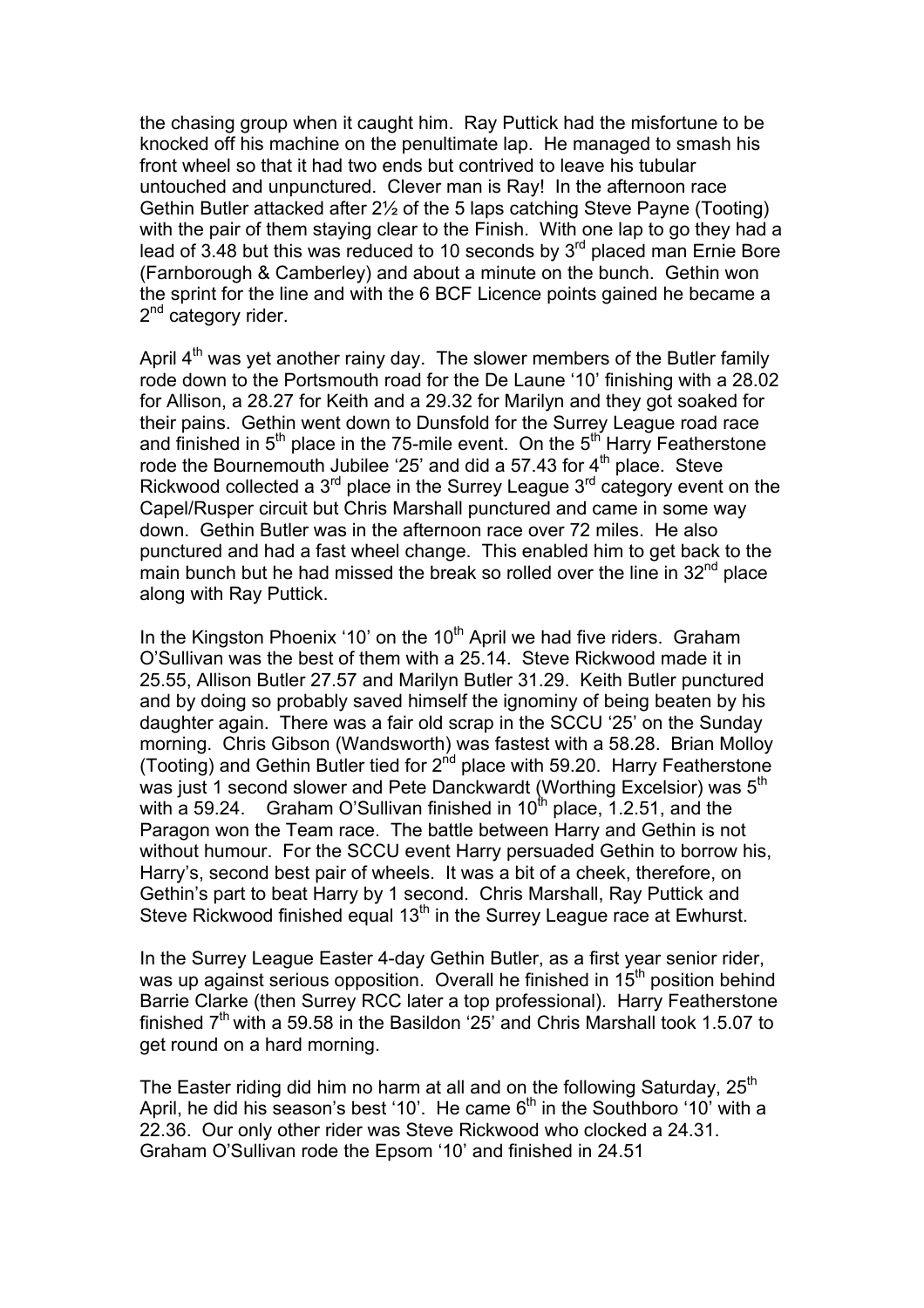On the Sunday the Paragon had five riders in the Bournemouth Arrow '25'. Gethin Butler finished in  $\overline{56.59}$  for  $5<sup>th</sup>$  place beating Harry Featherstone's 57.14 for  $6<sup>th</sup>$ . With Graham O'Sullivan coming in with a 1.0.58 for 21<sup>st</sup> some hopes were raised about a team win but the Antelope team were a minute quicker. Chris Marshall, 1.1.05 (23<sup>rd</sup>) and Steve Rickwood 1.2.56 (32<sup>nd</sup>), both produced their season's best rides. Allison and Marilyn Butler took the prize for the fastest ladies team in the South Easter RC 2-up with a time of 42.56. The course had to be shortened from its intended 25 miles due to roadworks. During the week Allison came  $10<sup>th</sup>$  in the SWLLCA '10' with a 26.31.

The De Laune '25' had three Butlers riding on a day of blustery winds. Allison was the best of the three with a 1.10.57 (and  $2<sup>nd</sup>$  fastest lady), Keith clocked a 1.14.59 and Marilyn a 1.20.52. Gethin Butler was racing around the Tooting Sporting '42' and taking  $2^{nd}$  prize with a 1.44.43 although well behind Simon Barnes (Poly) who won in 1.39.31. Graham O'Sullivan finished 21<sup>st</sup> in 1.56.12, Chris Marshall was one place lower with his 1.56.32 and Rowan Vacher reappeared on the racing scene with a 1.59.05.

Bank Holiday Monday saw six Paragon riders in the Hampshire RC '25' on a bitterly cold windy day. Harry Featherstone rose to the occasion with a fine ride of 59.34. With this ride he took almost everything he could. He won  $1<sup>st</sup>$ place, 1<sup>st</sup> veteran, 1<sup>st</sup> veteran on Age Standard and 1<sup>st</sup> team prizes. Gethin Butler was feeling the effects of the Tooting event the previous day in similar conditions and came equal 3<sup>rd</sup> with Ian Draper (San Fairy Ann) on 1.1.19. Chris Marshall took 1.6.11 for the distance but was  $16<sup>th</sup>$  with this time and it enabled the Paragon to take the Team prize. Allison Butler was fastest lady with her 1.10.47 whilst Keith and Marilyn Butler coasted round in 1.14.28 and 1.17.51 respectively.

Harry Featherstone rode the Hillingdon veterans '25' finishing with a 58.24 for fastest time and  $3<sup>rd</sup>$  place on Age Standard. Gethin Butler made fastest time in the Club '10' on the 9<sup>th</sup> May with a 22.42. Gavin Sherlock came 2<sup>nd</sup> with a 23.10 and Graham O'Sullivan 3<sup>rd</sup> on 23.48. Marilyn Butler won the handicap with her 27.49 coming down to 20.48 just 1 second in front of Graham Moore. In  $3^{rd}$  place was Gavin Sherlock with a nett 21.01.

That afternoon Graham O'Sullivan rode the Redmon '10' but slowed a little from his morning effort. Graham finished in 24.41, John Mcnee took 3<sup>rd</sup> handicap with his 26.14 and Ethel McNee crossed the line in 30.54. Gethin Butler and Chris Marshall went to the Catford '10' and Rowan Vacher joined them. Gethin finished in  $5<sup>th</sup>$  place with a 22.16, Rowan was 34<sup>th</sup> with a 23.52 and Chris finished in  $41<sup>st</sup>$  place in 24.02.

Sunday  $10<sup>th</sup>$  May was Moon Trophy '25' day and the Paragon had 12 names on the Start sheet. Fastest rider on the day was Harry Featherstone with a 59.31 with Gethin Butler  $2^{nd}$ , 1.1.16 and Gavin Sherlock  $3^{rd}$ , 1.3.18. On the handicap side, which it is all about, Harry came  $7^{\text{th}}$ , 58.31, Gavin 10<sup>th</sup>, 58.48, Terry Slattery and Allison Butler equal 13th with a 59.27 nett time. This gave us 2<sup>nd</sup> team behind the Anerley. Graham O'Sullivan, 1.5.43, Chris Marshall,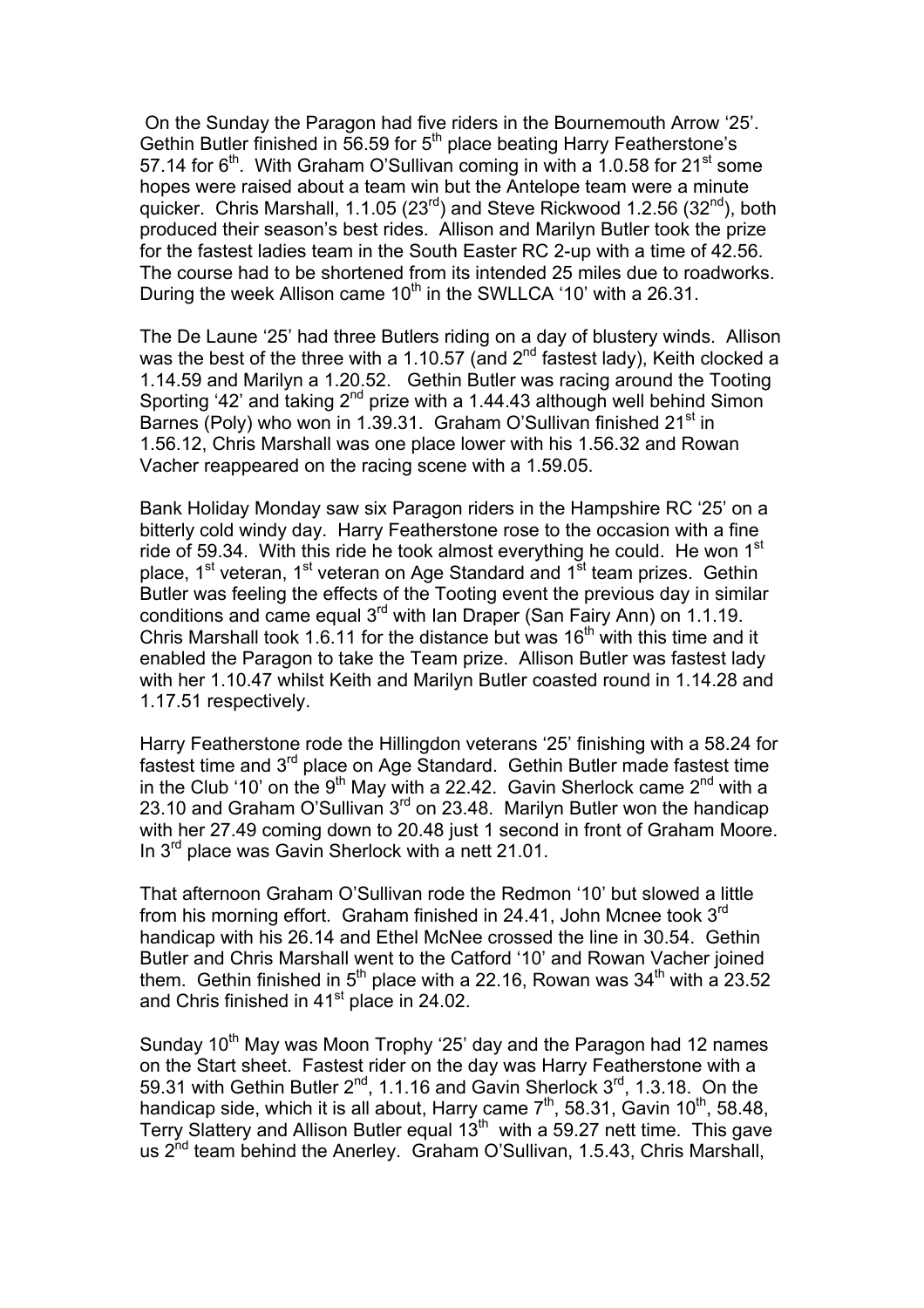1.5.05 and Harry Featherstone won the Tankards for the fastest team over 30. In the surrey League race for  $3<sup>rd</sup>$  category riders Steve Rickwood finished  $6<sup>th</sup>$ .

The Norwood Paragon Crystal Palace promotion was held on the 12<sup>th</sup> May. It was a cold cheerless night but the action was at least hot. The juvenile race was a benefit for D Cross (VC Londres) who went away from the Start and was never headed. The Senior event over 30 laps was bedevilled by the rain that had held off until after the race had started. Crashes were frequent on the wet corners and it was a relief when Russell Williams sprinted across the line to bring the evening to a close. Dave Marsh (Bedouin) came  $2^{nd}$ , Richard Hallett (Sydenham Whs)  $3^{rd}$  and Nick Gritton (VC D'Or)  $4^{th}$ . On the Thursday evening Gavin Sherlock came 4<sup>th</sup> in the Surrey League handicap on the Charlwood circuit.

Harry Featherstone was unable to ride because of an attack of laryngitis over the week-end of the  $16<sup>th</sup>/17<sup>th</sup>$  May but he did take his protégés out to their races. On Saturday afternoon he took Gethin Butler, Chris Marshall and Gavin Sherlock out to the Tonbridge By-pass for the SECA '10'. Gethin was  $10<sup>th</sup>$  with a 23.11, Gavin was timed in with a 23.26 and Chris Marshall did a 24.39. Later it was discovered that Gavin had been disqualified for not keeping to the left side of the carriageway on the slope up to the turn. Keeping to the left means that the traffic cuts across your bows on the first two exits but if you stay over to the right all traffic can over(under)take with ease and you only have to worry about the traffic coming from your right at the roundabout. Thirteen riders were disqualified for this infringement.

On the Sunday Harry took Graham O'Sullivan and Gethin Butler out to the ECCA '50'. Gethin finished with a 2.1.37 for 10<sup>th</sup> place and Graham a 2.4.01 for  $16<sup>th</sup>$ . A broken spoke and brake blocks rubbing on the rim did not help Gethin's cause. Chris Marshall took a mixed team to the Bournemouth & District Womens Open '25'. Allison Butler did her best ride of the season with a 1.7.06 that won her 2<sup>nd</sup> fastest time and 2<sup>nd</sup> on handicap prizes. Gavin Sherlock did his best of the season with a 1.0.44 and Chris made the Finish in 1.3.20. Chris Marshall was 10<sup>th</sup>, Gavin Sherlock 11<sup>th</sup>, and Steve Rickwood 12<sup>th</sup> in the Surrey League handicap.

The May Bank holiday was a busy racing weekend for most of the Paragon. Chris Marshall, Steve Rickwood and Ray Puttick rode the "Deux Jours en Mai" 2-day 4-stage road race. Stage 1 was a 4kms time trial that was not to ouor lads liking. Chris took 6.14, Steve 6.26 and Ray an undisclosed time last place. Stage 2 was a 130kms (81 miles) road race on the Crowhurst circuit. Steve punctured and had a hard chase to regain the bunch. Chris made the early break but was caught, missed the main break but got clear of the bunch on the last lap to finish  $20<sup>th</sup>$ . Steve finished with the bunch but Ray Puttick dropped out. Stage 3 was Team Time Trial. It started at the lane to Woldingham at the north end of the Caterham by-pass went over the by-pass, turned at the roundabout on the other side, (no traffic lights in 1987), retraced back over the by-pass and then up the climb to Woldingham Church. Chris did most of the work and the pair finished in 33.21 some 4 minutes down. Stage 4 was 64 kms (40 miles) around the Woldingham circuit (I.e. 5 laps).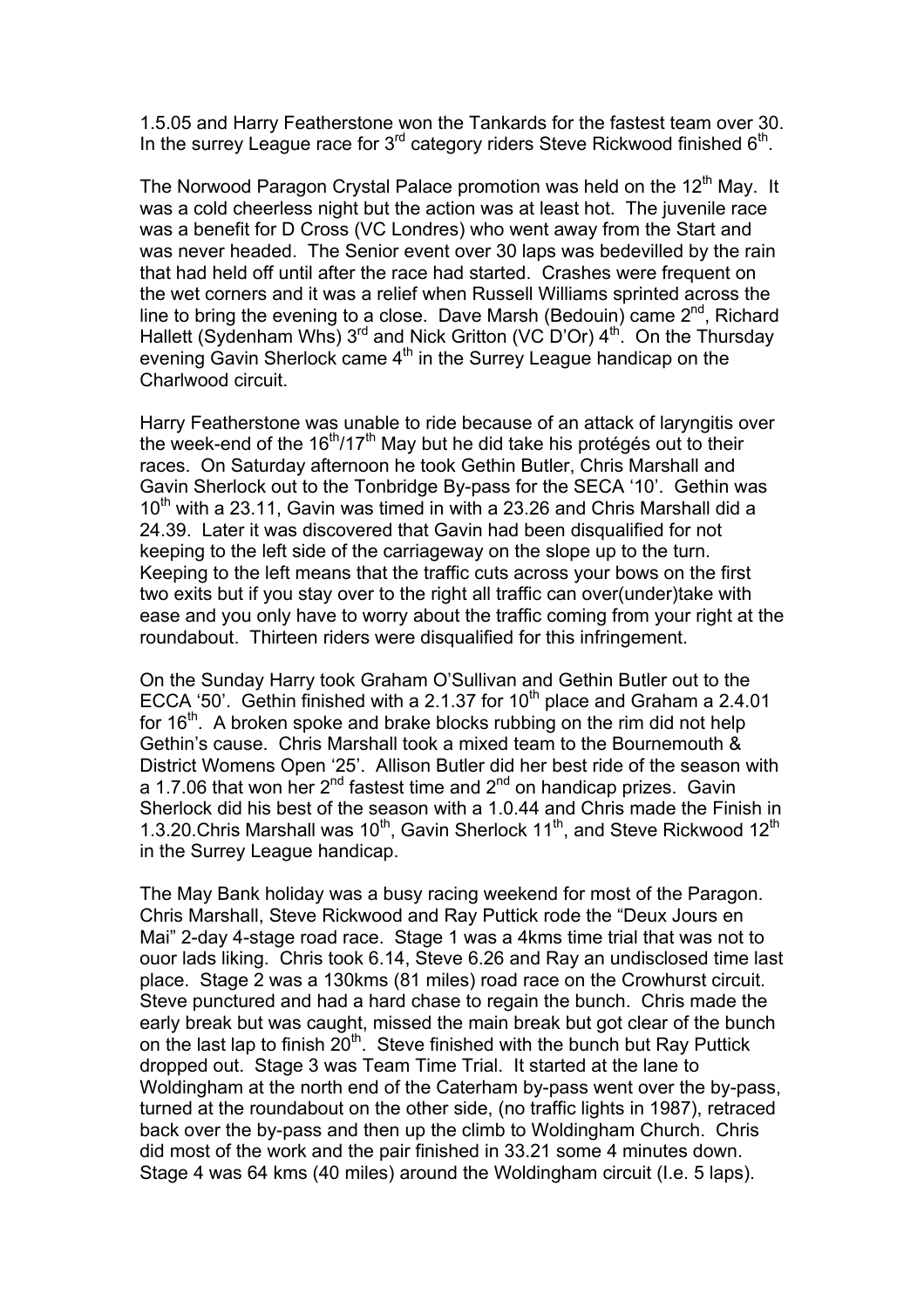Steve was dropped on the first climb of Woldingham Hill but carried on to finish the race. Chris stayed with the front half of the race and managed a  $23^{rd}$  place at the line. Overall Chris was  $27^{th}$  and Steve  $36^{th}$ . On the following Thursday Steve Rickwood was  $14<sup>th</sup>$  in the Surrey League handicap.

The time triallist rode the Balham '10' on a very wet Saturday morning. Times were Chris Marshall 25.03, Graham O'Sullivan 25.06, Allison Butler 26.40, Keith Butler 27.12, Gethin Butler 27.31 (he punctured), Graham Moore 27.51 and Marilyn Butler 28.41. Then on the Sunday a group went to the A12 to ride the Colchester Rovers '25'. Harry Featherstone came 11 with a 56.24, Gethin Butler finished in 58.38 and Allison Butler in 1.7.38. Keith and Marilyn Butler joined forces on a tandem and took 1.2.40 to get round. The fact that Marilyn had left her racing shoes behind and had to race in her trainers cannot improve that time by more than a second or two!

On the Monday morning Allison Butler partnered her mother Marilyn and Gethin took father Keith around the Gravesend 2-up 30kms where one of the pair had to be a veteran. The two ladies took 53.29 for the distance to be 22<sup>nd</sup> whilst Gethin "tore his father to shreds on the hills" and Keith took 49.51 for  $15<sup>th</sup>$  place or  $12<sup>th</sup>$  on Age Standard.

Harry Featherstone had the misfortune to puncture a few yards after the start in the Hainault '10'. Fortunately the Hainault had a friendly timekeeper and to save a wasted journey once Harry had changed a wheel he allowed Harry to ride a private time trial that would not count in the event. It was rather galling for Harry to find that he would have had  $3<sup>rd</sup>$  fastest time! On the Sunday Harry came  $4<sup>th</sup>$  in the Surrey RCC '25' that was fastest veteran and best on Age Standard. Jack Platts finished  $10^{th}$  with a 1.2.43 that earned him  $3^{rd}$  fastest veteran's prize. The longer distance people rode the SCCU '50'. Gethin Butler came equal 3<sup>rd</sup> with a 2.4.45 behind Chris Gibson (Wandsworth)'s 1.59.30. Chris Marshall punctured and lost an awful amount of time trying to change a tubular tyre that was stuck on too well. He finished with a 2.26.46. ray Puttick tried his hand at longer distance time-trialling and was not to impressed with his 2.24.39. Keith Butler trundled round in 2.26.36 and Marilyn did likewise for a 2.35.43. Allison Butler left her pump in the car and, needless to say, she punctured, as did Graham O'Sullivan both had to retire.

During the week Gavin Sherlock teamed up with Paul Price to ride the New Forest 2-up '25'. They took the prize for the best composite team with a 59.32. Chris Marshall and Graham O'Sullivan also rode and they finished with a 1.0.57. Steve Rickwood came  $16<sup>th</sup>$  in the Surrey League handicap.

The Club '50' was held on the Worthing Road course and four competitors. Jack Platts was the fastest of them with a 2.16.55 followed by Glyn Durrant, 2.27.28, Allison Butler 2.32.54 and Graham Moore 2.50.09 for his first attempt at the distance. A team went down to ride the Wessex '50' at Ringwood. Harry Featherstone, who likes racing in this part of the countrywas our fastest in 4<sup>th</sup> place with a 2.0.49. He also took the prizes for the fastest veteran and fastest on Age Standard. Gethin Butler was  $5<sup>th</sup>$  being timed in with a 2.1.07 and Graham O'Sullivan completed the winning team with a 2.14.23. Gethin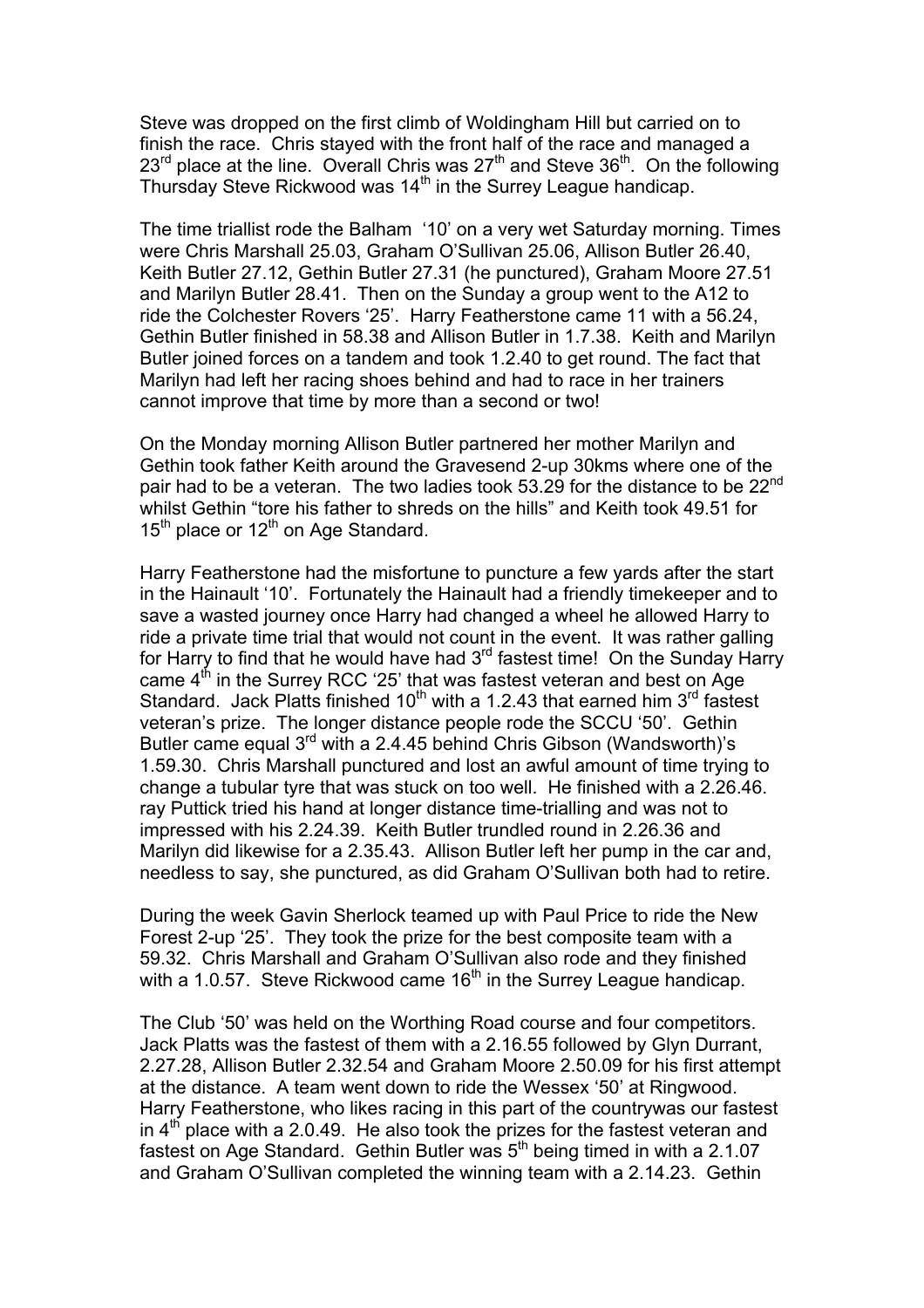also picked up a £4 prize for the second best 'improvement'. Actually only one man improved that morning but Gethin was the next best as he was only 36 seconds away from his best time. Nearer home only two Paragon riders started the 29<sup>th</sup> Whs '25' Gavin Sherlock finishing 10<sup>th</sup> in 1.0.58 and Chris Marshall on a 1.4.50.

The first evening '10' was held on the 9<sup>th</sup> June when Gethin Butler returned the fastest time of 23.03. Terry Slattery was  $2^{nd}$  in 25.15, Graham Moore 27.23, Keith Butler 28.06 and Megan Butler 31.42. The following evening a quartet of Paragon riders went up to the North Bucks '25'. Graham O'Sullivan was the best of the bunch with a 59.37, Chris Marshall 1.0.11 and Allison Butler a 1.9.52 that includes a 1 minute late start. Gavin Sherlock punctured whilst on a 57-minute ride. In the Surrey League Thursday handicap Gavin Sherlock came  $9<sup>th</sup>$  and Steve Rickwood was  $15<sup>th</sup>$ .

On the Saturday 13<sup>th</sup> June Harry Featherstone won the KCA '10' with his fastest time of the season 21.33 and took the fastest vet on Age Standard prize as well. In the SCCU '10' Gethin Butler came  $4<sup>th</sup>$  with a 22.53, Chris Marshall 23.51 for 11<sup>th</sup> place, Keith Butler 25.56 and Allison Butler 26.16. Allison also took the fastest lady prize. The next morning Harry Featherstone came  $2<sup>nd</sup>$  in the South Eastern '25' with a 59.27 and complained that his legs ached as is two races were too close together. Allison Butler was timed in with her season's best of 1.6.47, Keith Butler had a similar success with his 1.8.38 and Graham Moore improved nearly 4 minutes with his 1.8.55. Gavin Sherlock came  $9<sup>th</sup>$  in the SECA '10' with a 23.18. Chris Marshall went west to ride the Archer '25' and he too did a season's best of 1.0.06.

Gethin Butler and Gavin Sherlock rode the Bletchingley Grand Prix over 80 miles on the Bletchingley circuit. This was a really tough course and had a top class field to make the racing interesting. Gethin and Gavin bridged the gap between bunch and break and were up with the action. Unfortunately Gavin was brought down by a rider misjudging a corner leaving Gethin to finish 14<sup>th</sup>. As a sop Gavin came 5<sup>th</sup> in the Thursday evening Surrey League handicap.

The Tuesday evening '10' went to Gethin Butler with a 23.25. This was on the more difficult Red Barn course and it is believed that this time is the course record. Gavin Sherlock went round in 24.18 and Terry Slattery 26.22. Harry Featherstone went up for the St Neots '25' on Wednesday evening and in spite of torrential rain he did his best time for the season of 55.31.

With a fair bit of poor organisation the Club managed to promote its Champagne Track Meeting at Herne Hill over the weekend of the 20<sup>th</sup>/21<sup>st</sup> June as well as the Frank Southall '50'! The main events on the Saturday were the Grand Prix of London Sprint and the Champagne '10' then on Sunday was the Grand Prix of Southwark Sprint, a Kierin and a 100-lap International Madison. With the whole day at the promoters disposal the Grand Prix of London was a real grand prix and a feast of match sprinting. Match Sprints are two-man affairs with tactics, psychology, speed, bike handling and stamina all mixed up but required by the winner. To win the best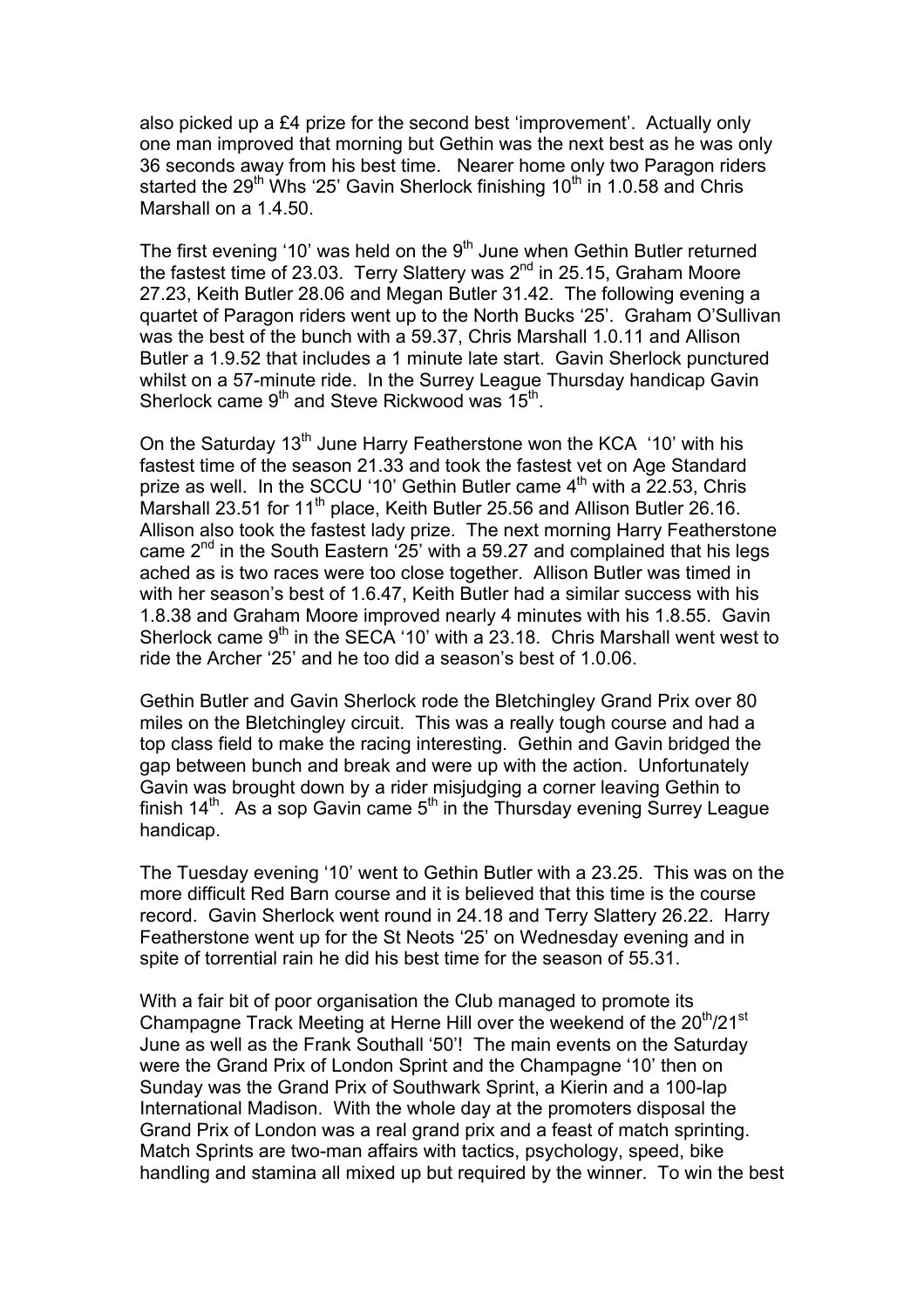sprinter has to progress through at least 6 rounds. If he loses a Round he may requalify through a Repechage but that requires an extra race. Theoretically he could need 11 races to reach the Final but in practice the best rider usually goes straight through or may have just one extra ride. To say it was a feast of match sprinting was no idle statement. To find the Grand Prix of London winner required 50 races. Eventually the winner was Paul McHugh (Great Britain) who beat Puilipe de Roche (France) in the Final. Other Results from the Saturday Meeting were Tony Doyle (Eveready) won the Devil-take-the-hindmost. Jon Munns (Highgate) took the 500m Handicap. Pascal Potie (France) won the 10 minutes Pursuit from Geoff Giddings (Stratos). Michael Borman (VC Nottingham) took the second 'Devil' and the Consolation 5-mile for those not in the Champagne '10'. Jon Walshaw (Great Britain) won the 20 laps scratch race. Lee Rowe (Southwark) took the Kierin. The Moet & Chandon Champagne '10' was ridden at a tremendous pace with Jon Walshaw taking the honours in the fin al sprint from Herve Dagorne (France) and Aart Van Der Kruisweg (Holland) in the record time of 20.30.1.

There is no record in the archives of any racing on the Sunday.

The Frank Southall '50' was held on the 21<sup>st</sup> June on the Worthing Road course and Harry Featherstone and Gethin Butler hoped to keep the silverware in Club hands. By 25 miles the main contenders were pulling ahead. Pete Hamilton (Wren Whs) was leading in 58.34, Chris Gibson (Wandsworth) was 23 seconds slower, Gethin Butler was a further 13 seconds adrift whilst Harry Featherstone was in  $4<sup>th</sup>$  place 1.21 down on Hamilton. At the Finish Hamilton had pulled away from the rest to be timed in with a 1.58.17. Gibson held on to  $2^{nd}$  place with a 1.59.09. Gethin produced a personal best of 1.59.39 and Harry only lost 17 seconds on Hamilton in the second half of the race to also be under two hours with a 1.59.55. There was a 4-minute gap to the next rider. The Paragon won the John Carter Shield for fastest team with Gavin Sherlock coming in with a 2.7.18 for  $7<sup>th</sup>$  place. Chris Marshall was  $8<sup>th</sup>$  in 2.8.48 and Jack Platts 12<sup>th</sup> in 2.11.53. Graham Moore shook the handicapper by improving from a 2.50.00 to a 2.23.34. The handicap he had been given ensured that he took  $1<sup>st</sup>$  prize in that department by over 4 minutes. Gavin Sherlock took 2<sup>nd</sup> handicap and Keith White (Epsom) the  $3^{rd}$  prize. The Surrey/Sussex Veterans awards were nearly all for the Paragon. Harry was fastest veteran and fastest on Age Standard. Jack Platts was  $3^{rd}$  on speed but  $2^{nd}$  on Age Standard. The two of them won both the 2-man Team prize for Fastest time and fastest on Age Standard.

On the evening of Saturday 27<sup>th</sup> June Gavin Sherlock rode the Century Middlemarkers '25' and took 3 minutes from his previous best with a 56.27. It was therefore a little galling to find that this year he only came  $3<sup>rd</sup>$  when last year he won the race with a '59'! Keith & Marilyn Butler had also raced the previous evening. They had ridden the Oxford City Tandem '25' and finished well to the fore with a 58.57 for  $6<sup>th</sup>$  place.

The Robin Buchan Silver Salver '25' was held the following week, 28<sup>th</sup> June, and promoted by Gethin Butler. The course used was different from the normal A24 based course due to there being extensive roadworks at the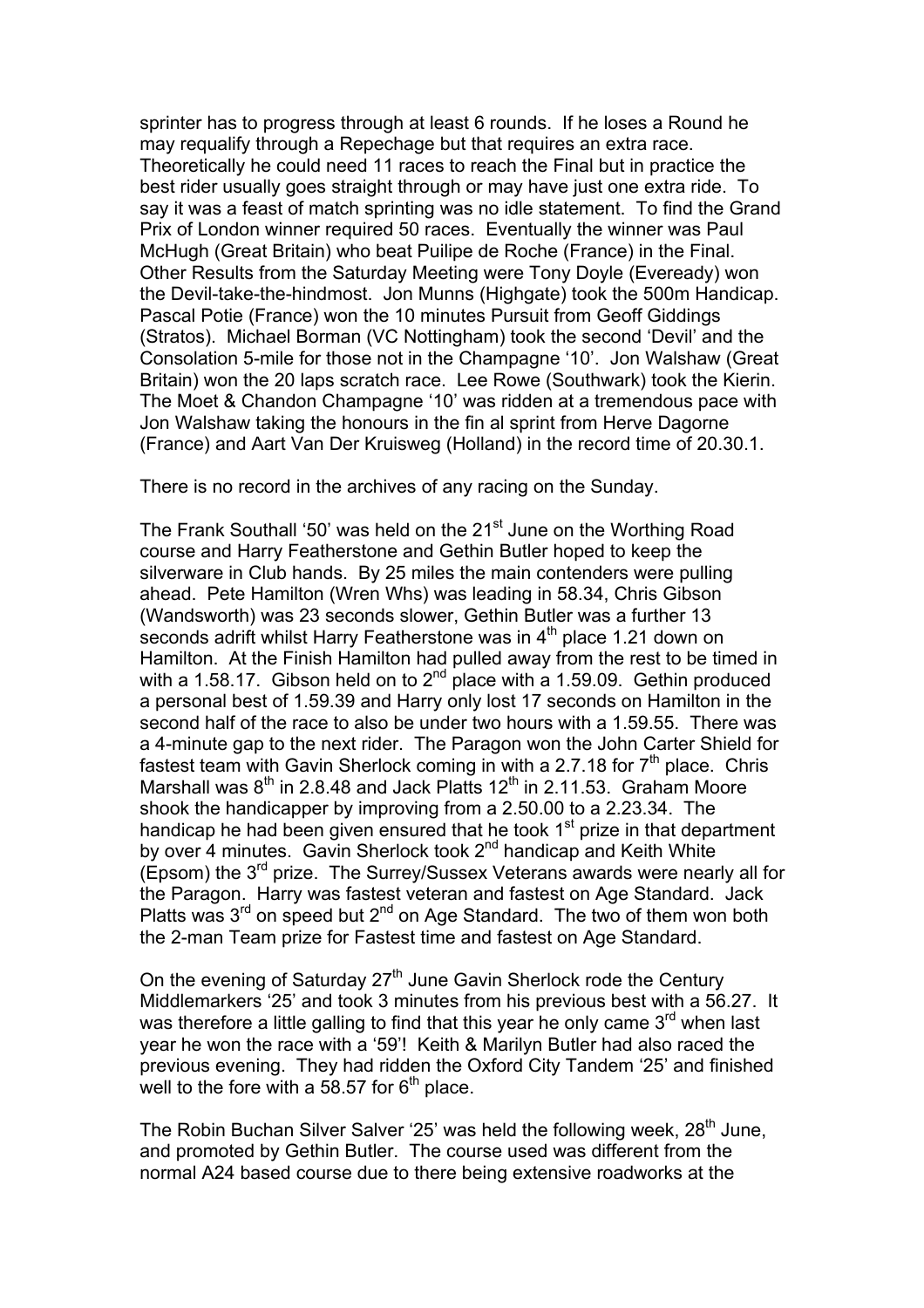Horsham end. It started from Dorking Station went along the A25 to Betchworth roundabout, retraced to Dorking, turned left over Deepdene to Beare Green, turned right down the A29 through Ockley to Northlands Corner, left to Kingsfold and then back to Dorking finishing at the usual '10' Finish. Times were expected to be slower than normal and they were. Pete Hamilton (Wren Whs) produced the goods and had the fastest time of 58.50 as expected. What wasn't expected was that Pete Danckwardt (Worthing Excelsior) equalled Hamilton time. Warwick Rowe (Poly) came in with the 3<sup>rd</sup> best time of 59.58. Of the Paragon riders Harry Featherstone was  $8<sup>th</sup>$  in 1.1.18, Jack Platts  $12^{th}$  1.3.20, Gavin Sherlock (weary from the Century event) 1.3.31, Graham O'Sullivan 1.4.13, Terry Slattery 1.7.41, Keith Butler 1.12.53, Graham Moore 1.13.42, Marilyn Butler 1.19.21, Steve Rickwood (sick) 1.20.00 and Megan Butler 1.23.17. fastest Junior prize went to Jim reeves (Croydon RC) with a 1.3.36, Fastest lady was K Johnston (Redmon) 1.14.06. The handicap was taken by N Hamlyn (Artists CC) with a nett 56.01 from Chris Weekly (Tooting) and C Plowman (Artists CC). The President's prize for the best rider not having beaten 1.10.00 before the event went to D Stanley (Brighton Excelsior) with a 1.11.05.

The Tuesday evening '10' had to be transferred from the Red Barn course to Holmwood due to roadworks. For once it was a calm warm evening and some fast times were noted for the handicappers. Gethin Butler was our fastest with a 22.02 from Gavin Sherlock 22.58 and Tim Collier 25.44. Megan Butler put up a personal best of 28.57.

Gethin Butler and Harry Featherstone took a Wednesday afternoon off to go up to the Vegetarian evening '25' on the North Road. It certainly paid off. Gethin broke his own Club Record by 5 seconds with a 53.59 but that time only gave him  $15<sup>th</sup>$  position in the race! Harry also improved from 55.01 to 54.48.

It was back with a bump to the more difficult courses in Surrey at the weekend. In the Croydon & District Open '25' Pete Hamilton broke the course record with a 55.38 from Phil Headen (East Surrey) 57.50. Gethin Butler finished in  $5<sup>th</sup>$  place with a 59.18. He did have the satisfaction of leading the Paragon to a Team win. Jack Platts was timed in with a 59.59 for  $8<sup>th</sup>$  place and he won the Anerley Centenary Cup for the best veteran on Age Standard for the third consecutive year. Graham O'Sullivan clocked 1.1.02 and the Paragon won the Team race. Other times by Paragon riders were Terry Slattery 1.3.29, (his best this year), Keith Butler 1.6.37, Marilyn Butler 1.13.22 and Megan Butler a personal best of 1.21.16.

Gavin Sherlock and Chris Marshall went over to Essex for the Shaftesbury Middlemarkers '25'. Because of his improvement in the Century event Gavin was uncertain as to whether he would be allowed to ride as he had beaten the limit. He was allowed to race and had the satisfaction of making fastest time with 59.25. Chris was  $5<sup>th</sup>$  fastest with a 1.1.13. Harry Featherstone rode the VTTA (Wessex ) '50' and made  $2<sup>nd</sup>$  fastest time and his best this season of 1.55.43.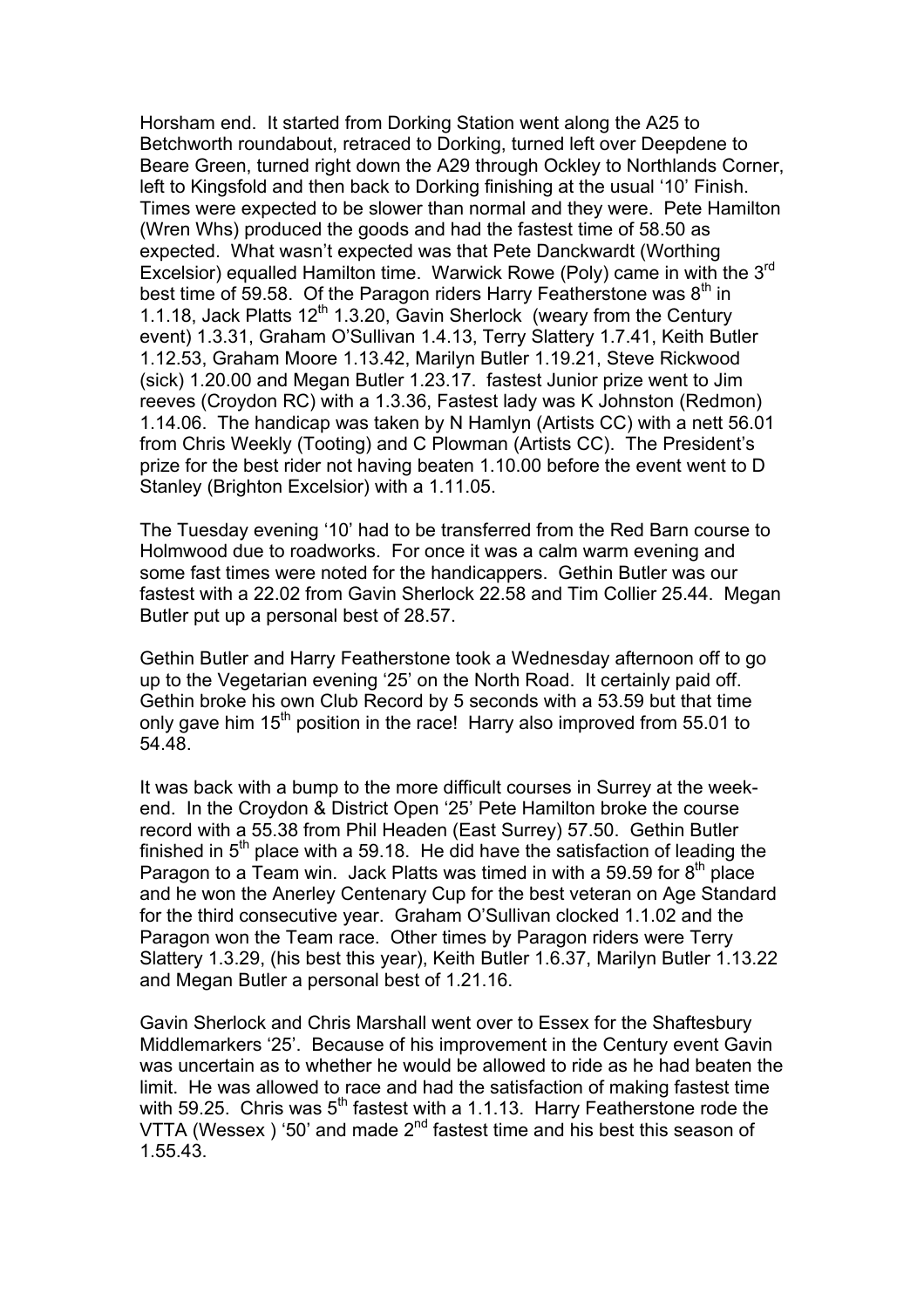The Inter-Club against the Addiscombe was held on the  $7<sup>th</sup>$  July. Our best six riders were Gethin Butler 22.36, Harry Featherstone 22.39, Gavin Sherlock 23.48, Graham O'Sullivan 24.01, Chris Marshall 24.12 and Terry Slattery 25.17. Sufficient to say that we had the fastest 5 riders on the night and won the Team race by 8 minutes exactly.

On Thursday evening Gavin Sherlock came 3<sup>rd</sup> in the Surrey League handicap at Smallfields when he broke away with two other on the last lap and stayed clear to the Finish. Graham O'Sullivan rode the Addiscombe '10' and recorded a personal best of 23.12 for 11<sup>th</sup> place.

Five Paragon racing men left Croydon on the 12<sup>th</sup> July for the ECCA '50'. They were out to beat the Club 50-mile Team record that had been eluding them for the past few weeks due to punctures, illnesses and hard days. Gavin Sherlock laid the foundations with a 1.58.19 taking almost 9 minutes off his previous best. Then Graham O'Sullivan came in with a 1.59.11, a 1½ minutes improvement, Jack Platts crosses the line with a 1.59.20, an 8 minute improvement and the record has been broken by 2 minutes! This record lasts just 20 minutes, as Gethin sweeps in with a 1.53.04 taking another 6 minutes from the old record and 6 minutes from his personal best. The new record lasts just 5 minutes as Harry tears in with a 1.52.03 to take a further 7 minutes from the old record and two minutes from his previous best. The final team time was 5.43.26 a staggering 15.04 faster than the one on the books. These times gave Harry 2<sup>nd</sup>, Gethin  $4<sup>th</sup>$ , Gavin 13<sup>th</sup>, Graham 18<sup>th</sup> and Jack 19<sup>th</sup> places. . Jack Platts won the Handicap with Harry  $6<sup>th</sup>$ . The Norwood Paragon won the Team race. A great Team effort!

Elsewhere the Butler family were riding the Oxford '50'. Keith was the fastest with a 2.19.51, Allison 2.28.38 and Marilyn 2.52.00 after turning off at the wrong inter-section. Chris Marshall went down to the New Forest to beat the hour but got a hard day for the course so only managed a 1.0.56.

Tuesday 14<sup>th</sup> July on the Godstone course was a bit of an eye-opener for some of our new recruits. Gethin Butler made fastest time with a 23.22 followed by Gavin Sherlock 24.16, Tim Collier 27.01, Phil Smith 27.22, Allison Butler 28.23, Dean Butler 32.04 and Megan Butler 33.02. On the Thursday Gethin Butler won the Surrey League handicap, Steve Rickwood came 26th and Chris Marshall finished with the main bunch but unplaced.

Terry Slattery set a season's best in the  $34<sup>th</sup>$  Nomads '10' on the 18<sup>th</sup> with a 24.29. Then on the Sunday it was time for the 100 milers to try their hand. Harry Featherstone went to Essex for the Goodmayed '100'. The weather was atrocious and to make matters worse he was No.10 on the card, caught everyone in front of him before 25 miles had been covered and spent the next 3 hours on his own in the pouring rain. In the circumstances he deserved a great deal of credit for continuing and finishing with a 4.04.04 for 11<sup>th</sup> place. On southern roads there were five names down for the SCCU '100'. Gavin Sherlock decided he was not going to start in the appalling conditions. Keith Butler called it a day after 20 miles as he was last on the road by some considerable distance and was cold wet and miserable. Graham O'Sullivan's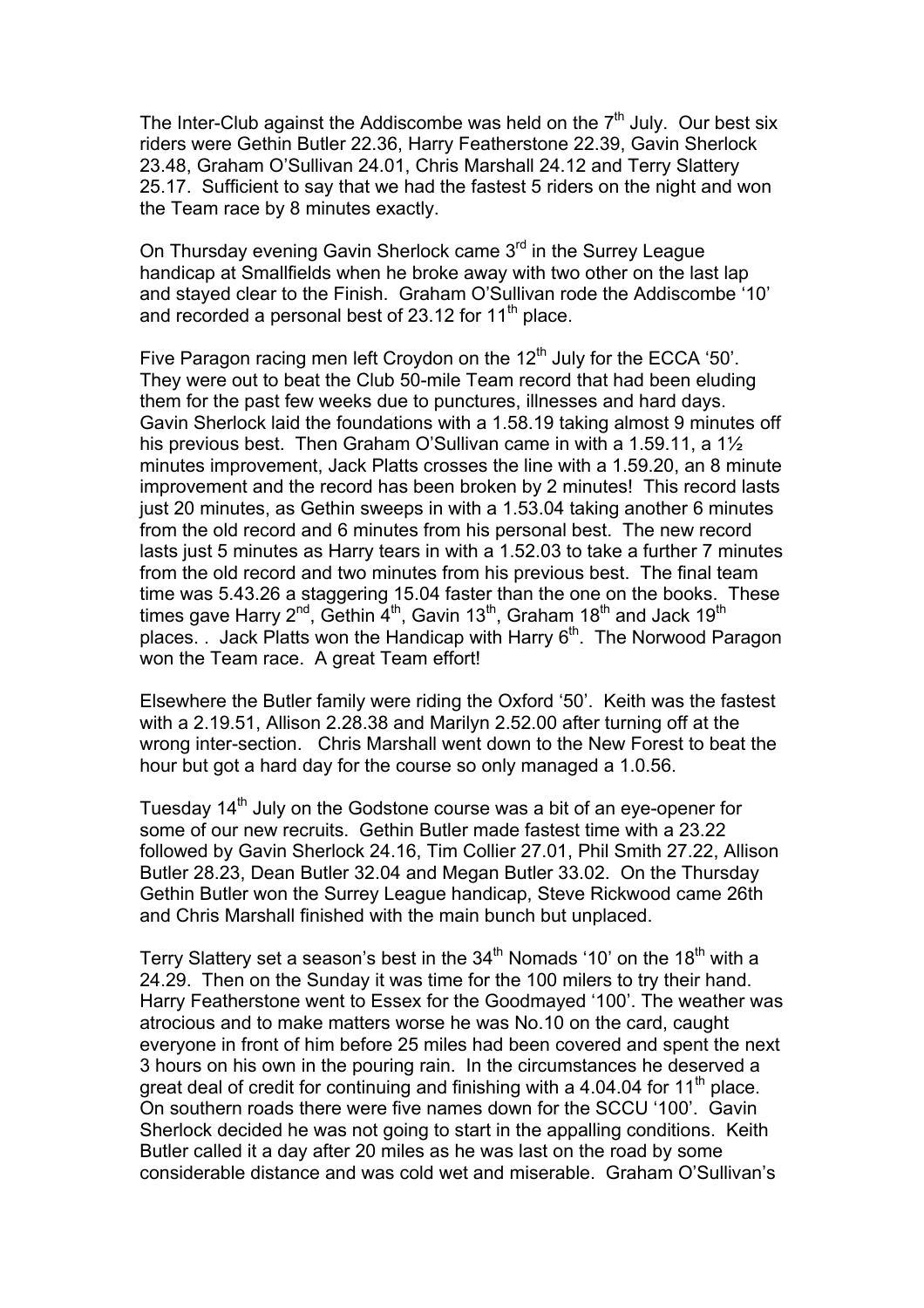back started playing up, which is not surprising in the cold and wet conditions and he gave it best after 50 miles. Gethin Butler punctured after 6 miles but was lucky enough to get a quick wheel change. The only untroubled rider was Chris Marshall. Gethin passed through the 25 miles point in  $3<sup>rd</sup>$  place in 1.11.06. This, in itself, gives one some idea of the wind and weather. Chris was just over a minute slower in 1.12.28. By 50 miles Gethin was leading with 2.13.30 with Chris taking 2.16.55. By 75 miles Gethin's time of 3.24.26 was surpassed by Steve Blackmore's 3.22.08 whilst Chris was still in 4<sup>th</sup> place with 3.27.58. At the Finish Steve Blackmore (East Grinstead) had made the fastest time of 4.24.47 an excellent ride in the conditions and on these roads. Gethin retained  $2^{nd}$  place with a 4.31.33 and Chris kept his  $4^{th}$  place with a 4.39.16. Both of our riders admitted to enjoying their first try at 100 miles "in a funny sort of way" – which goes to explain a lot of things! With Gethin finishing the 100 miles he won the SCCU BAR for 1987 as his main contender for that honour packed at 60 miles. Steve Rickwood came 15<sup>th</sup> and Ray Puttick  $17<sup>th</sup>$  in a Surrey League road race.

On Thursday, 23rd July, the three Butler ladies rode the SWLLCA '10'. Allison was fastest of them with a 26.49, Megan beat Mum with a 29.40 to Marilyn's 30.14. Gavin Sherlock almost won the Surrey League handicap but was caught by the bunch in the last 100 yards and was, therefore, placed with the bunch, as was Steve Rickwood.

In the Surrey RCC '10' Gethin Butler was in  $5<sup>th</sup>$  place with a 22.14. Our next rider was Gavin Sherlock, 23.31, followed by Chris Marshall with a season's best of 23.33. Allison Butler won  $1<sup>st</sup>$  lady's prize with her 26.16 whilst Marilyn Butler finished with a 29.16. The following morning eight Paragon names appeared on the Start sheet for the Bec '25'. Gethin Butler finished  $2^{nd}$  with 57.39 to Pete Danckwardt (Worthing Excelsior)'s 57.24. Harry Featherstone came  $4<sup>th</sup>$ . His 59.00 also enabled him to take  $1<sup>st</sup>$  vet on Age Standard award and with Jack Platts finishing in 1.2.02 they took the Veterans Team award. Graham O'Sullivan actually beat Jack with a 1.1.57 and turned the tables from the CDCA '25'. Allison Butler had a 1.8.14 that took  $2^{nd}$  prize in the Ladies; Keith Butler did 1.9.22, Marilyn Butler 1.18.36 and Megan Butler 1.25.00. Ray Puttick was  $9<sup>th</sup>$  in the Tooting road race.

The evening '10' on the Godstone course was blessed with a fine day and everyone did their best ride for the course. Gethin Butler was timed in with a 23.04, Tim Collier 25.40, Allison Butler 27.04, Phil Smith 27.28, and Megan Butler 30.50. On the Thursday Gethin came  $3<sup>rd</sup>$  in the bunch sprint at the end of the Surrey League handicap at Ripley but unfortunately a group of seven riders had not been caught so he finished in  $10<sup>th</sup>$  place.

The Club '10' on the 1<sup>st</sup> August was a win for Gethin Butler in n22.41 from Graham O'Sullivan, 23.48, and Steve Rickwood with a season's best of 24.27. Tim Collier won the handicap with a nett 21.03 from Phil Smith 21.44 and Steve Rickwood 21.57. Ray Puttick was 14<sup>th</sup> in a Surrey League road race.

Seven Paragon riders had entered the Fareham Whs '25' expecting to be run on the A27 between Chichester and Emsworth. A pan flat course that suited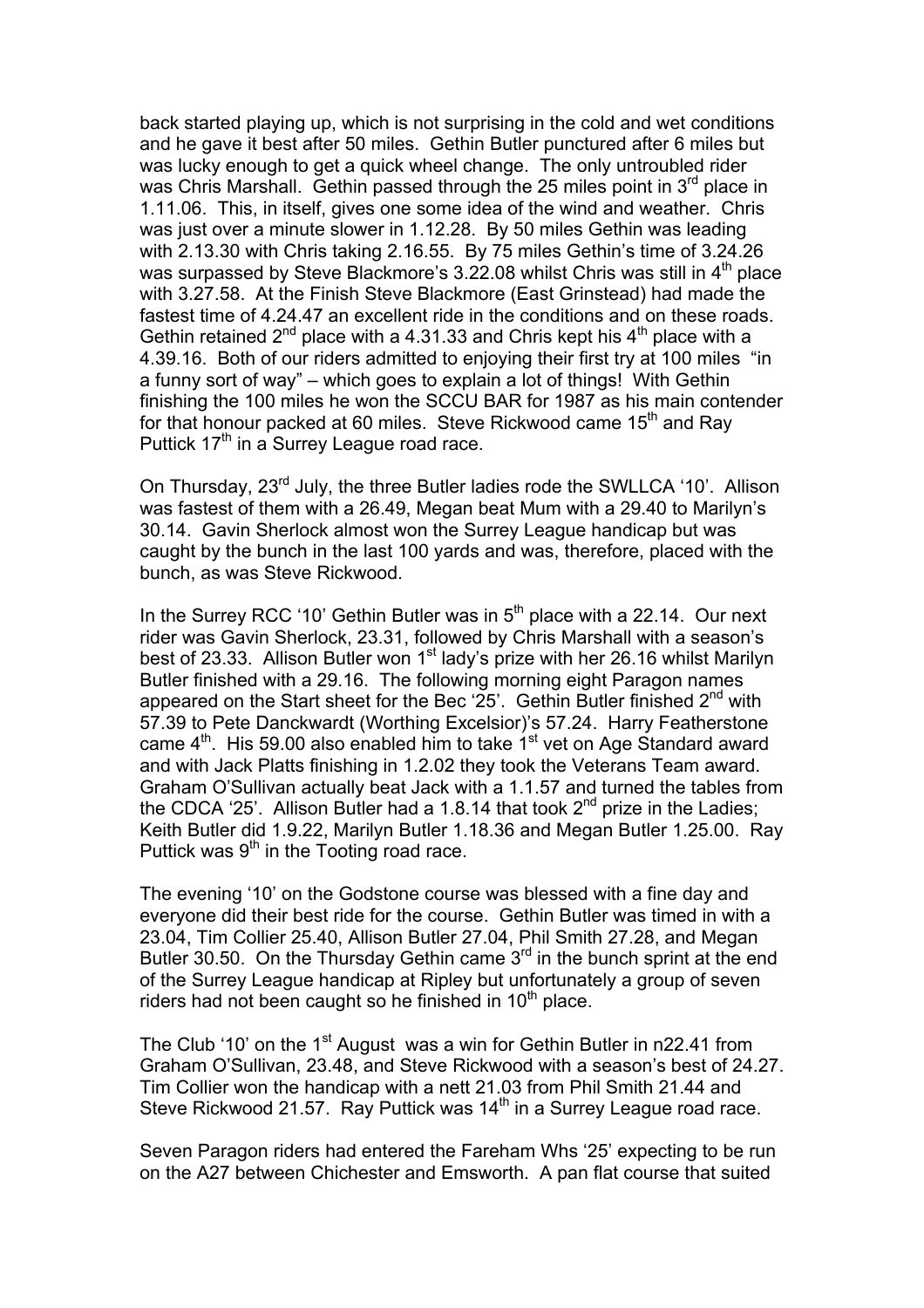those who are not extremely fit. Imagine their chagrin when they learnt that due to roadworks the course had been moved to "a traffic free undulating course passing through the picturesque Meon Valley". (i.e. it goes up and down rather violently, the road twists like a demented snake and its surface has stretches of speed killing granite chippings). Gethin Butler came  $2^{nd}$  with a 58.31 just 6 seconds slower than the winner Pete Danckwardt, Harry Featherstone had a 1.1.36 for  $6<sup>th</sup>$  place and 1<sup>st</sup> veteran on Standard, Jack Platts a 1.5.17 for 2<sup>nd</sup> veteran on Standard and these three collected the Team award for the Paragon. The others were Keith Butler 1.9.06, Allison 1.11.01 (and  $2^{nd}$  fastest lady), Marilyn 1.18.53 and Megan 1.24.22. The change of course probably accounted for the thirty-four riders failing to start. The severity of the course can be judged by the Result sheet where Allison was only halfway down with a 1.11.

Fastest time in the Club evening '10' on the  $4<sup>th</sup>$  August was again produced by Gethin Butler. This time he was only 7 seconds off his best with a 21.50. Keith and Marilyn went round on their tandem in 23.30 and personal bests were put up by Tim Collier, 23.41, Phil Smith 25.03 and Dean Butler 27.27. Jack Platts came  $6<sup>th</sup>$  in the Unity veterans '25' with a 1.1.24 and came  $4<sup>th</sup>$  on Age Standard. In Thursday's Surrey League handicap Allison Butler was 1<sup>st</sup> Lady.

On the Sunday 9<sup>th</sup> August we had riders in two 50-mile events. One group went to the Bournemouth Arrow where Gethin Butler finished 10<sup>th</sup> in 2.0.30 and Allison Butler rode her fastest 50 for three years with a 2.24.26. Harry Featherstone unfortunately punctured and failed to finish. The other group rode the Southend & County event. In this Gavin Sherlock punctured a brand new tubular just before the start and lost enthusiasm (and money). He started but desisted well before the turn. Graham O'Sullivan finished in 2.0.32 and Chris Marshall 2.1.57

In the last Club evening '10' of the season Gethin and Megan Butler rode the family tandem and romped round in 21.51. Gavin Sherlock did not quite hold them off being caught on the line for a minute to clock 22.51. Chris Marshall came in with a 24.07 and Keith Butler did his best ride for some time with a 25.08. On the Thursday Gavin Sherlock was  $7<sup>th</sup>$  and Chris Marshall  $8<sup>th</sup>$  in the Surrey League handicap.

Another Club Team record took a battering on the16th August in the ECCA '100'. Harry Featherstone won the event in 3.59.43, Gethin came  $3<sup>rd</sup>$  in 4.2.02 and Graham O'Sullivan completed the team with a 4.32.42. The total of 12.32.34 takes 32.43 off the old record established by Keith Butler, John Pocock and Robin Buchan in 1961.

At the halfway point Gethin was actually the fastest rider, 2.1.56, leading Harry by 9 seconds. Age and experience told in the second half. However Gethin had improved by 29.33 and with a generous 38 minutes allowance he took 2<sup>nd</sup> place award on handicap. The Paragon also took the Team award and due credit must be given to Graham who announced his intention to retire with back ache at the 45 feeding point but was 'persuaded' to continue and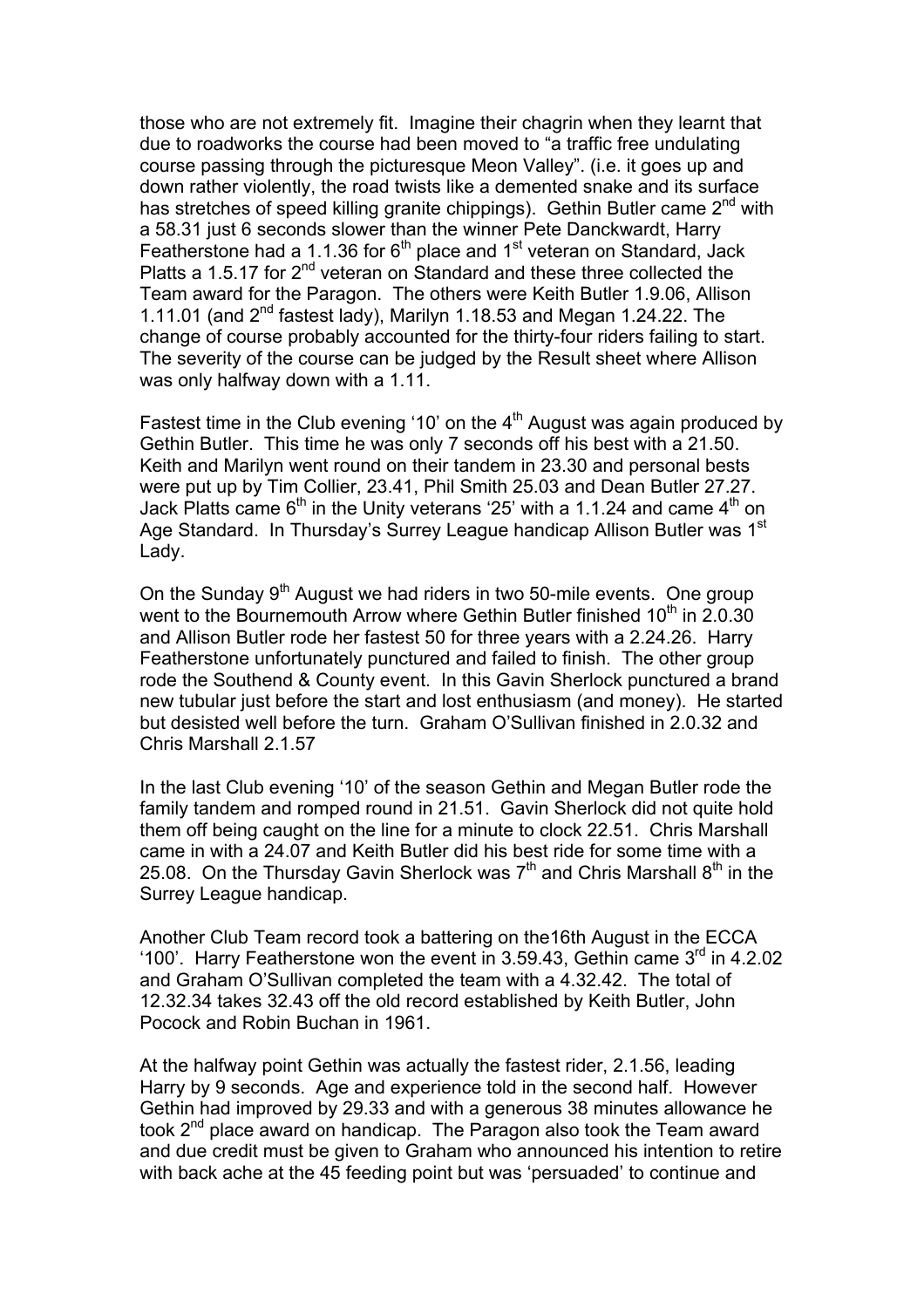did so to the effect that his second 50 miles time was 6 minutes faster than his first half! (2.19.40 to 2.13.02!)

The main effect of this fast 100 miles added to his 1.52.03 '50' encouraged Harry to go for a 12-hour distance in order to win the VTTA National BAR. Harry's time for the ECCA '10'' was also a National VTTA Record for a 54 year old

The family Butler and Graham O'Sullivan went off to Bishops Stortford on the 19<sup>th</sup> August for the Spoco '25' based on the old  $32<sup>nd</sup>$  course but now known as the E1. Gethin complained that he had heavy legs following his '100' at the weekend but he flew back from the turn once his muscles had eased out. Gethin finished  $4<sup>th</sup>$  fastest in 58.06. Graham O'Sullivan came 13<sup>th</sup> with a 1.0.59 and he won his Group prize. Keith Butler finished in 1.7.36 just in front of Allison's 1.7.42 and Megan took 1.19.00. Ray Puttick came  $18<sup>th</sup>$  in a Surrey League road race.

The Eastbourne Rovers held their double date over the weekend of the 22<sup>nd</sup>/23<sup>rd</sup> August. The 10' on Saturday afternoon had a Paragon presence. Gethin Butler came  $3<sup>rd</sup>$  in 23.01, Graham O'Sullivan 15<sup>th</sup> in 24.52, Keith Butler 26.31, Allison Butler 27.06 and Graham Moore 27.30. The Sunday morning '25' saw Gethin move up to  $2^{nd}$  place with a 58.13. In both events Simon Barnes (Poly) was the man who beat Gethin. Tim Collier put in a personal best of 1.3.28 for 14<sup>th</sup> place Graham O'Sullivan finished in 1.3.30 (14<sup>th</sup>) and Graham Moore also had a personal best of 1.7.52.

The Butler family went off to Essex for the Essex Roads '25'. Allison was inspired with a new Club Ladies record of 1.3.16. Megan also improved to a 1.14.37 that included a tyre change. Keith and Marilyn essayed the tandem event and produced a 56.36. They were very happy with this as they were riding a single fixed gear on a tandem that was made just about the same time as they were! Harry Featherstone and Jack Platts were engaged in the VTTA National Championship '25' held on the A27 near Arundel. Harry returned a 58.59 and Jack a 1.0.17. These times gave them  $7<sup>th</sup>$  and  $9<sup>th</sup>$ fastest on Age Standard. Ray Puttick came 2nd in the Sunday morning Surrey League race on the Lingfield circuit with Gavin Sherlock  $10<sup>th</sup>$ , Steve Rickwood  $11<sup>th</sup>$  and Chris Marshall  $32<sup>nd</sup>$  back in the main bunch. Terry Slattery and Graham Moore rode the Belle Vue '25' finishing with a 1.4.39 and 1.10.45 respectively.

Gethin Butler came  $6<sup>th</sup>$  in the Charlotteville '10' with a personal best time of 21.27. Also producing personal bests were Chris Marshall with a 22.35 and Graham O'Sullivan with a 22.55. Even with a team time of 1.6.57 they were still 1.43 slower than the Poly. The following morning Gethin Butler came  $4<sup>th</sup>$ in the Victoria '25' in 56.40 and back up by Graham O'Sullivan in  $14<sup>th</sup>$  place with a 1.0.32 and Gavin Sherlock in  $16<sup>th</sup>$  with 1.0.42 the Paragon won the Team race. Graham Moore also rode and finished in 1.9.14. Jack Platts rode the Leo '30 and had the satisfaction of a personal best of 1.9.30. As this equates to a 57.55 for 25 miles that is faster than his present best he was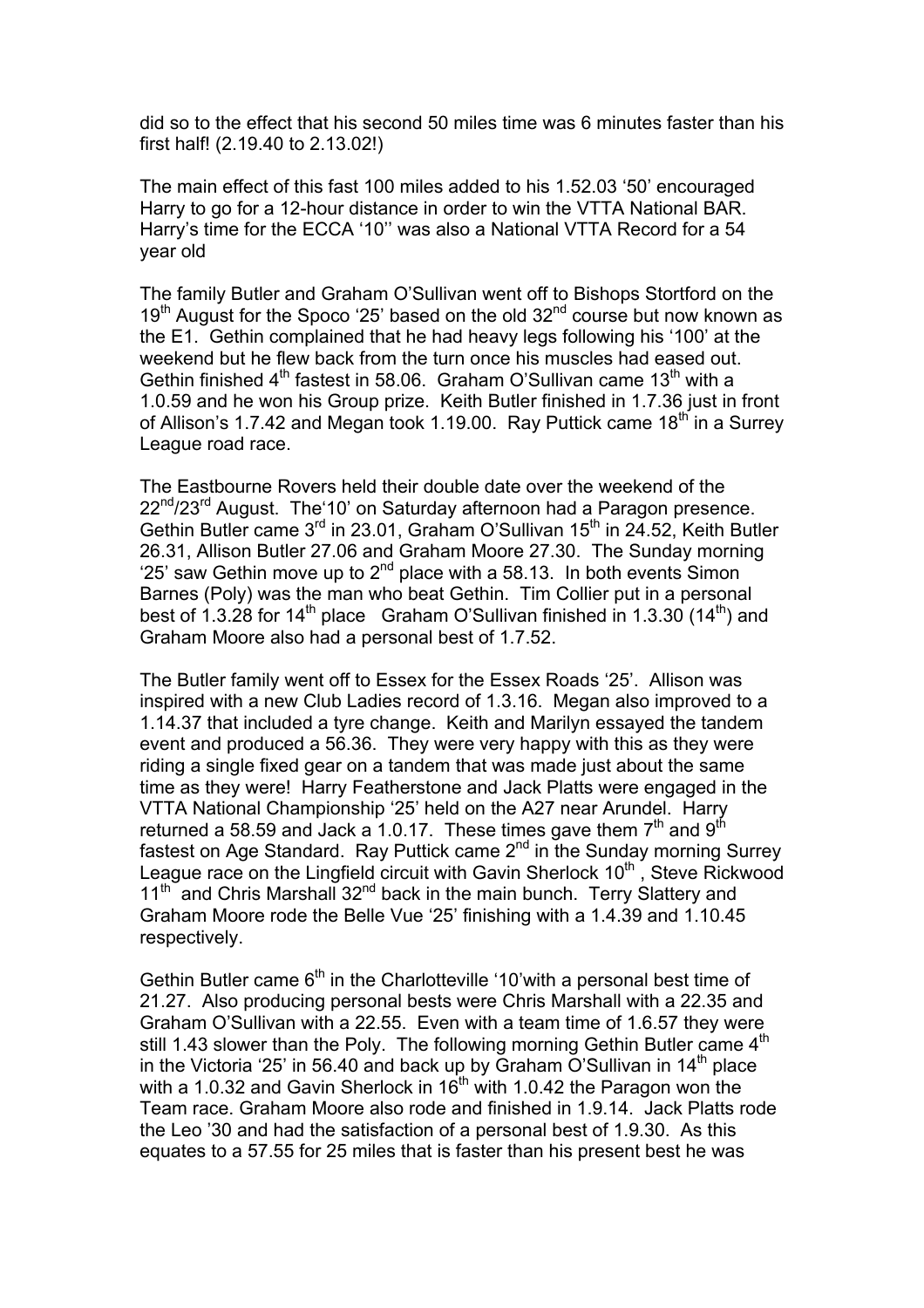looking forward to the next race. Ray Puttick came  $7<sup>th</sup>$  in the Surrey League 3<sup>rd</sup> category race.

Another Team race came our way in the Old Portlians '25' on the Bank Holiday Monday. Gethin Butler was  $4<sup>th</sup>$  fastest with a 58.04, Chris Marshall took 1.1.29 and Graham O'Sullivan 1.1.52 to ensure our Team win.

Saturday 5<sup>th</sup> September saw a group going down to Lower Dicker for the East Sussex CA '10'. Gethin Butler was our fastest rider with a 23.13 to collect 3rd prize. Tim Collier returned a 25.59, Phil Smith a 26.53, Keith Butler 27.09 and graham Moore 27.57.

Sunday morning dawned with a red sky, which boded evil for Harry Featherstone riding the Poole Whs 12-hour event. So it proved. Harry went through 50 miles in 2.03 while it was still dry if windy. By 100 miles the rain had started and the wind had risen to gale force but Harry was still going well passing the checkpoint in 4.12.52. the afternoon's weather really fell apart with Harry taking 5 hours to cover the next 100 miles conditions were so bad. However he persevered and fighting not only the weather but the traffic through Ringwood he eventually ran out time with 254.236 miles to his credit. Not bad for a Novice of fifty-four!

His younger clubmates were sticking to the shorter distances and four of them went up to Biggleswade for the Beds Road '25' on the reputedly fast Great North Road. Well it can be if the wind is not too strong but the wind was strong. So it was Gethin in  $5<sup>th</sup>$  place with a 56.57 leading Graham O'Sullivan 1.2.06, Gavin Sherlock 1.2.31 and Chris Marshall 1.2.57.

The rain on Saturday  $11<sup>th</sup>$  September put pay to the Paragon track Championships with only 2 of the counting events completed. Steve Rickwood won the Bert Chapman Cup for the 4000m pursuit and the AEU Cuip for the 500m sprint. Phil Smith collected the Frank Burton Cup for the 500m handicap but it was too wet for the 5-mile. Gethin Butler rode the KCA '10' and came  $2^{nd}$  with a 22.41 to Shay Giles (Thanet). Allison Butler finished with a 27.26 and Marilyn Butler 30.58. Only 88 riders finished from an entry of 150! The weather was decidedly unkind! Similar condition prevailed the next morning for the ECCA (Clubs I-Z) '25'. 85 riders finished from an entry of 150. However this did not worry Gethin Butler who won by nearly a minute in 54.29. Chris Marshall was apprehensive about starting but was glad he did as he passed the Timekeeper in a personal best of 58.39.

In the Saturday afternoon '10' promoted by the Crawley Whs Gethin Butler came 2<sup>nd</sup> with a 21.43 missing first place by just 3 seconds. Graham O'Sullivan came 12<sup>th</sup> with a 243.24, personal bests came from Tim Collier  $(23.33$  and  $13<sup>th</sup>)$ , Phil Smith  $(24.48)$  and Keith, Allison and Marilyn Butler returned times of 26.12, 26.50 and 29.04. The Paragon won the Team race.

Sunday the 20<sup>th</sup> September was a very good day for the Norwood Paragon although Gavin Sherlock would not agree as he crashed whilst riding the Redbridge '25' and was unable to finish or get into the action. Gethin Butler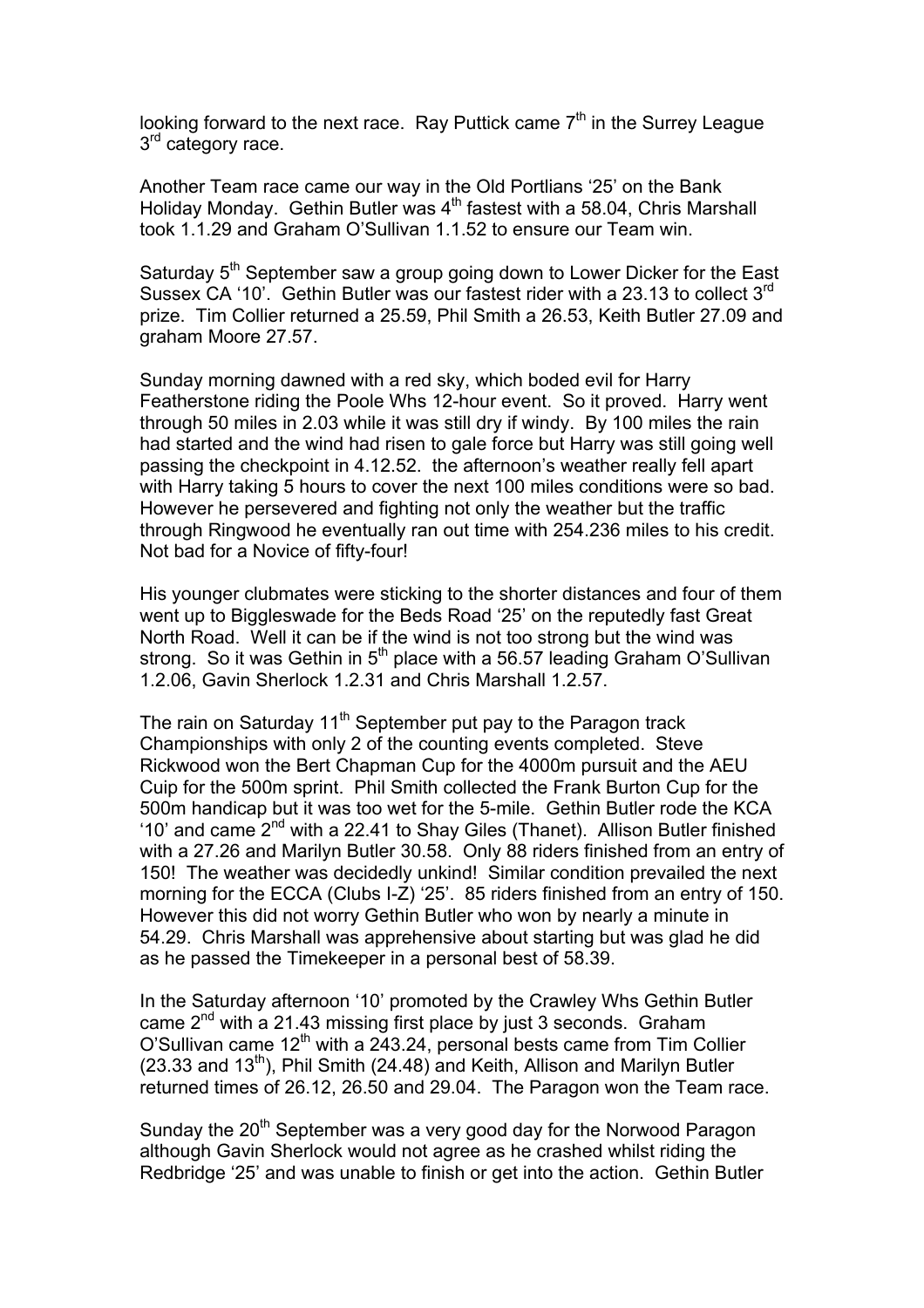passed the Timekeeper in 53.19 for a new Club record. A few minutes later Harry Featherstone was timed in with a 53.22 also inside the previous record. What would Jack do? Jack Platts rose to the occasion with a personal best of 56.53 and this took our Team aggregate to 2.43.34 and 4 minutes and 4 seconds had been lopped from the old Team record. It is sobering to report that even with these times our riders only just got into the prizes. Gethin was  $8<sup>th</sup>$ . Harry was  $9<sup>th</sup>$  but Jack was  $60<sup>th</sup>$ ! Sixtieth with a 56! With this ride Harry also established a new VTTA National Record for 54 year olds.

Harry Featherstone was still in good form for the De Laune '10' on Saturday  $26<sup>th</sup>$  September when he finished  $2<sup>nd</sup>$  to Steve Marchant (34<sup>th</sup> Nomads) with a 21.38 to Marchants 21.25. He also took the prize for the fastest veteran on Age Standard. Gethin Butler came  $6<sup>th</sup>$  in 21.54 but we had no third rider for the team. On Sunday Harry had his last chance to improve his '50' time in the Viking event. It was a nice bright sunny morning but it was bitterly cold for the early starters – and Harry was No.10 and he suffered accordingly. His time of 1.55.15 is an exceptional ride for a man who is now 55 years of age. Sunday was also Mayne Cup day. The course used was the same as the Robin Buchan '25' which is not noted for its production of fast times. The morning was as cold south of the Thames as it was to the north. Nevertheless Gethin Butler won the Imperial Whs Cup for fastest time with a 1.0.45. Tim Collyer came  $2^{nd}$  with a 1.6.02 and Graham O'Sullivan  $3^{rd}$  with a 1.7.28. The Man of the Day was Tim Collyer whose 1.6.02 was subject to 6.30 handicap that brought it down to a nett 59.32. In  $2^{nd}$  place was Les Black who had not raced for 3 years but was sufficient fit to get round in 1.8.46. His 9 minutes allowance took him down to 59.46 so he just failed to collect the Mayne Cup. Chris Marshall went to the Great North Road with Jack Platts for a '25' and got near to his best with a 58.56 whilst Jack finished with a 59.15.

The Club Hill Climb had very poor field this year with only four riders chancing their arm. Gavin Sherlock made everything look extremely easy by winning in 3.59 with Graham O'Sullivan 2<sup>nd</sup> on 4.26. Harry Featherstone rode the Edgware '25' on the Great North Road but managed to arrange a wet and misty morning that was not conducive to excess speed. He did finish in 57.08. Chris Marshall made a gallant attempt to win the Surrey League race on the Rusper/Capel circuit but was overhauled by the bunch inside the last 100 yards.

Harry Featherstone and Chris Marshall kept trying to find that elusive calm, warm autumn morning that often produces amazingly fast times. This year was not to be one of them. In the Essex Roads event Harry finished in 56.09 and Chris 59.10 on a cold damp morning.

In the Hillingdon '25' only six riders of a top class field managed to break the hour so Harry Featherstone ought to have been pleased with his  $5<sup>th</sup>$  place and veterans award and a 58.49 but he does so want that 25 mile-record. Aray Runham made a welcome reappearance on the racing scene when he partnered new member Dave Adams in the Maldon & District Tandem '10'. They finished  $7<sup>th</sup>$  with a 24.02 on not the best of mornings. Megan Butler had